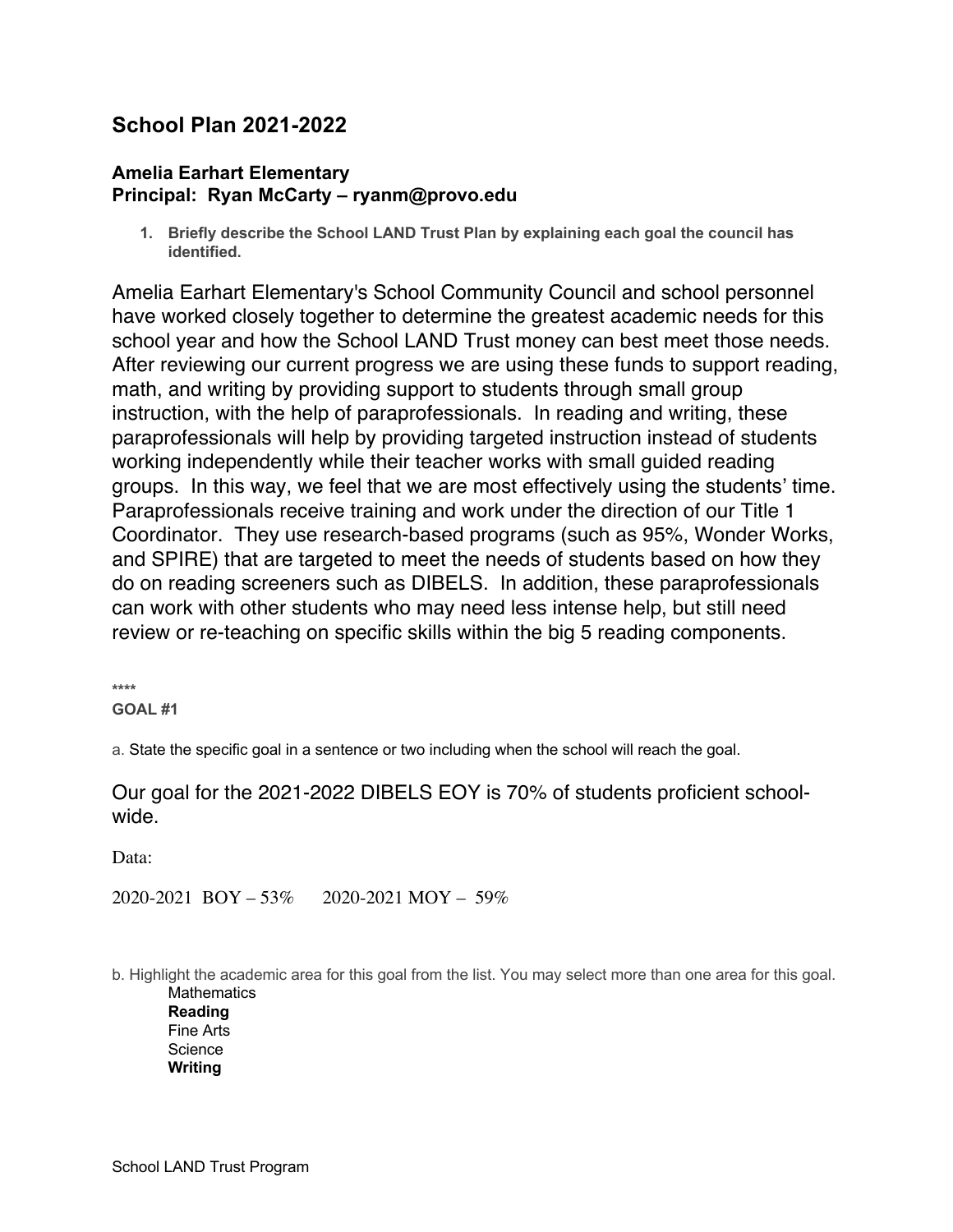c. Identify the specific measurement(s) you will use to determine if you are making progress towards the goal. Include the baseline and completed measurement.

DIBELS MOY and EOY

2020-2021 BOY – 53% 2020-2021 MOY – 59%

d. List the specific steps of the ACTION PLAN to reach this goal. Be sure to include a description of how each expenditure is part of the action plan.

Amelia Earhart Elementary's School Community Council and school personnel have worked closely together to determine the greatest academic needs for this school year and how the School LAND Trust money can best meet those needs. After reviewing our current progress we are using these funds to support reading, math, and writing by providing support to students through small group instruction, with the help of paraprofessionals. In reading and writing, these paraprofessionals will help by providing targeted instruction instead of students working independently while their teacher works with small guided reading groups. In this way, we feel that we are most effectively using the students' time. Paraprofessionals receive training and work under the direction of our Title 1 Coordinator. They use research-based programs (such as 95%, Wonder Works, and SPIRE) that are targeted to meet the needs of students based on how they do on reading screeners such as DIBELS. In addition, these paraprofessionals can work with other students who may need less intense help, but still need review or re-teaching on specific skills within the big 5 reading components. In addition, we will be purchasing STAR Reading Assessment (about \$3,000) that allows for an efficient and effective measure (takes about 20-30 min and shows a strong correlate with SAGE). This Data provides additional progress monitoring along the way to make sure that the interventions we are using are working.

e. Does this goal include a behavioral/character education/leadership component? YES **NO**

If Yes, Explain the behavioral/character education/leadership component and clearly describe how it directly affects student academic achievement.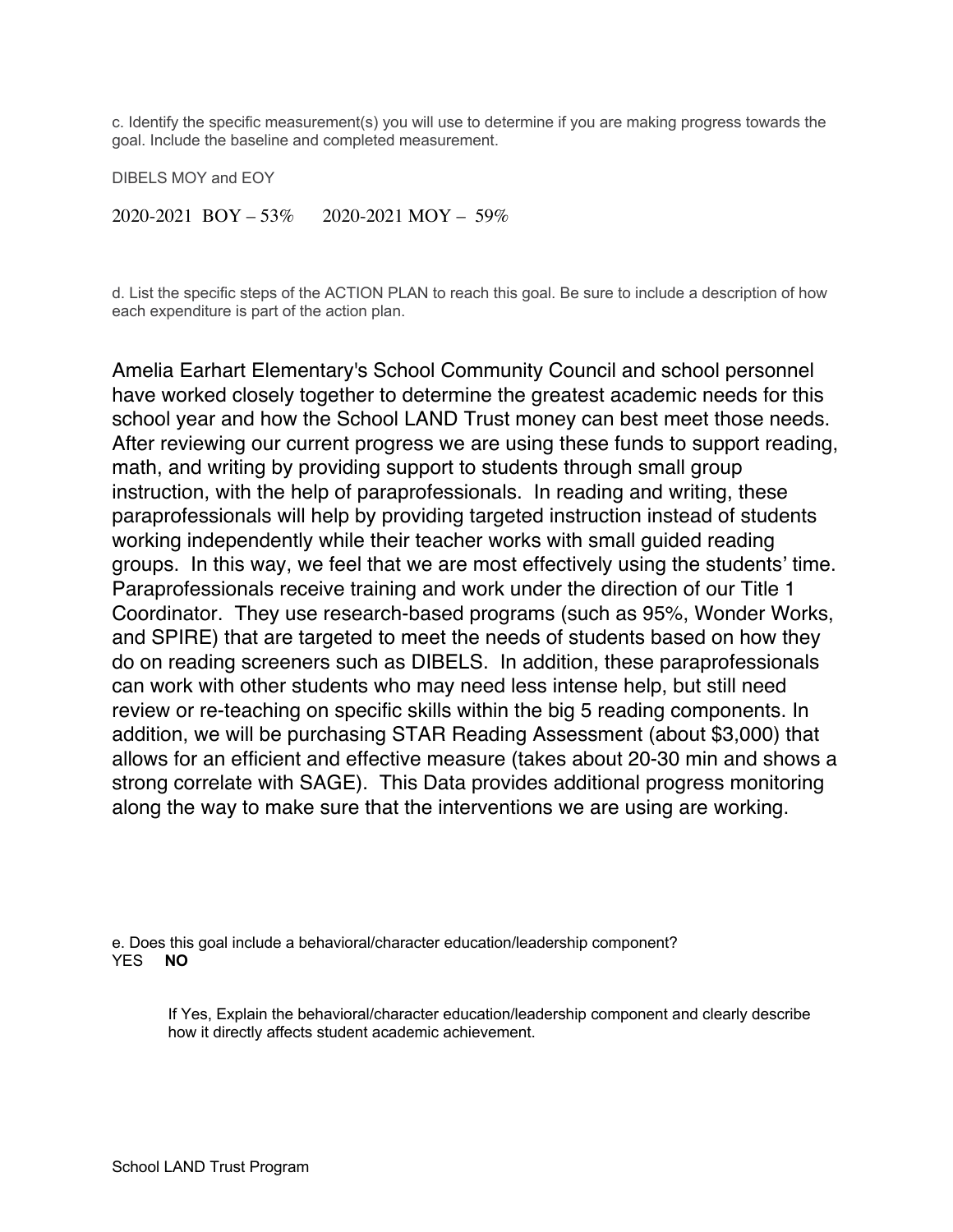How much money do you plan to spend on the behavioral/character education/leadership component? Expenditures must total no more than 20% of the distribution for 2015-2016 (excluding carryover) and may not exceed \$5,000.

Planned EXPENDITURES for behavioral/character education/leadership – Use the dropdown menu to select an expenditure category (*the categories are the same as in f below)*. You may select more than one category. Then enter the amount you plan to spend in that category with a short explanation describing the expenditure and how it is part of the ACTION PLAN

f. Planned expenditures (*for all expenditures that are not included in part e)* You may select more than one category for each goal.

*For this template, highlight a category (or categories) from the list below. Then type the amount you plan to spend in that category with a 'short explanation'' describing the expenditure and how it is part of the ACTION PLAN.* 

*AN EXAMPLE of a 'short explanation' in Salaries and Employee Benefits: One aide assisting with math instruction*.

**Expenditure Categories:**

*Salaries and Employee Benefits (100 and 200) Aides assisting with Interventions and Enrichments in Literacy*

Professional and Technical Services (300) Repairs and Maintenance (400) Other Purchased Services (Admission and Printing) (500) Travel (580) General Supplies (610) Library Books (644) Periodicals, AV Materials (650-660) Software (670) Equipment (Computer Hardware, Instruments, Furniture) (730)

**\*\*\*\***

#### **GOAL #2**

a. State the specific goal in a sentence or two including when the school will reach the goal.

### Our Goal for math is for 50% of our students to be proficient on the 2022 Math RISE assessment.

b. Highlight the academic area for this goal from the list. You may select more than one area for this goal.

**Mathematics** Reading Fine Arts **Science** Writing **Technology Health** Foreign Language Social Studies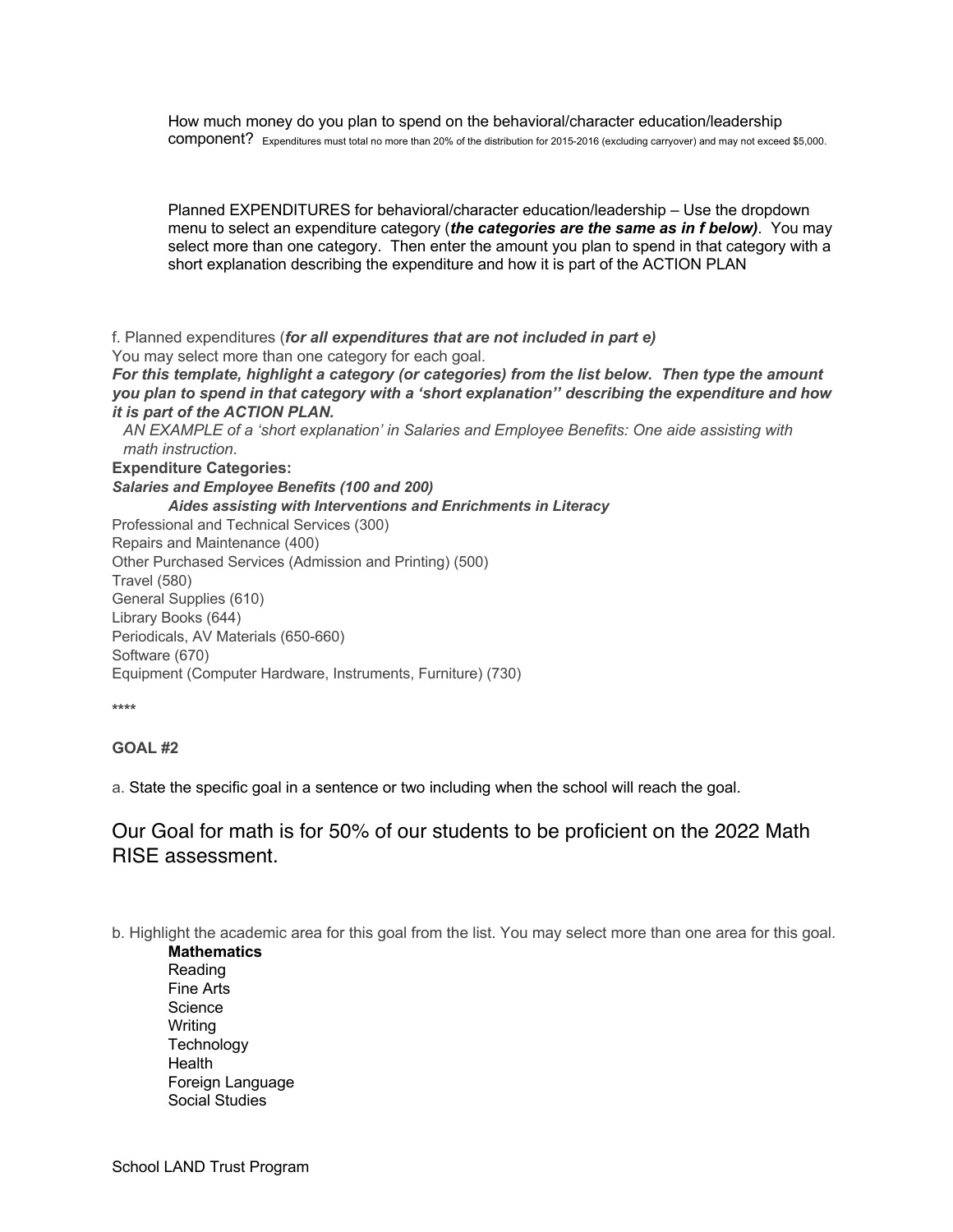c. Identify the specific measurement(s) you will use to determine if you are making progress towards the goal. Include the baseline and completed measurement.

*RISE 2019 = 48% No Data Rise 2020*

d. List the specific steps of the ACTION PLAN to reach this goal. Be sure to include a description of how each expenditure is part of the action plan.

Amelia Earhart Elementary's School Community Council and school personnel have worked closely together to determine the greatest academic needs for this school year and how the School LAND Trust money can best meet those needs. After this review, we have decided that the use of paraprofessionals during differentiated math instruction is what will make the most difference with student learning. These aides work with students who are on or above grade level, so as to allow teachers to work with the students who are below grade level and need interventions and remediation on specific math skills. We will also be purchasing and using Reflexmath web based program. This will specifically target math fact fluency in 3rd-5th grade, but can be used in other grades as needed.

e. Does this goal include a behavioral/character education/leadership component?<br>YES  $\blacksquare$ YES **NO**

If Yes, Explain the behavioral/character education/leadership component and clearly describe how it directly affects student academic achievement.

How much money do you plan to spend on the behavioral/character education/leadership component? Expenditures must total no more than 20% of the distribution for 2015-2016 (excluding carryover) and may not exceed \$5,000.

Planned EXPENDITURES for behavioral/character education/leadership – Use the dropdown menu to select an expenditure category (*the categories are the same as in f below)*. You may select more than one category. Then enter the amount you plan to spend in that category with a short explanation describing the expenditure and how it is part of the ACTION PLAN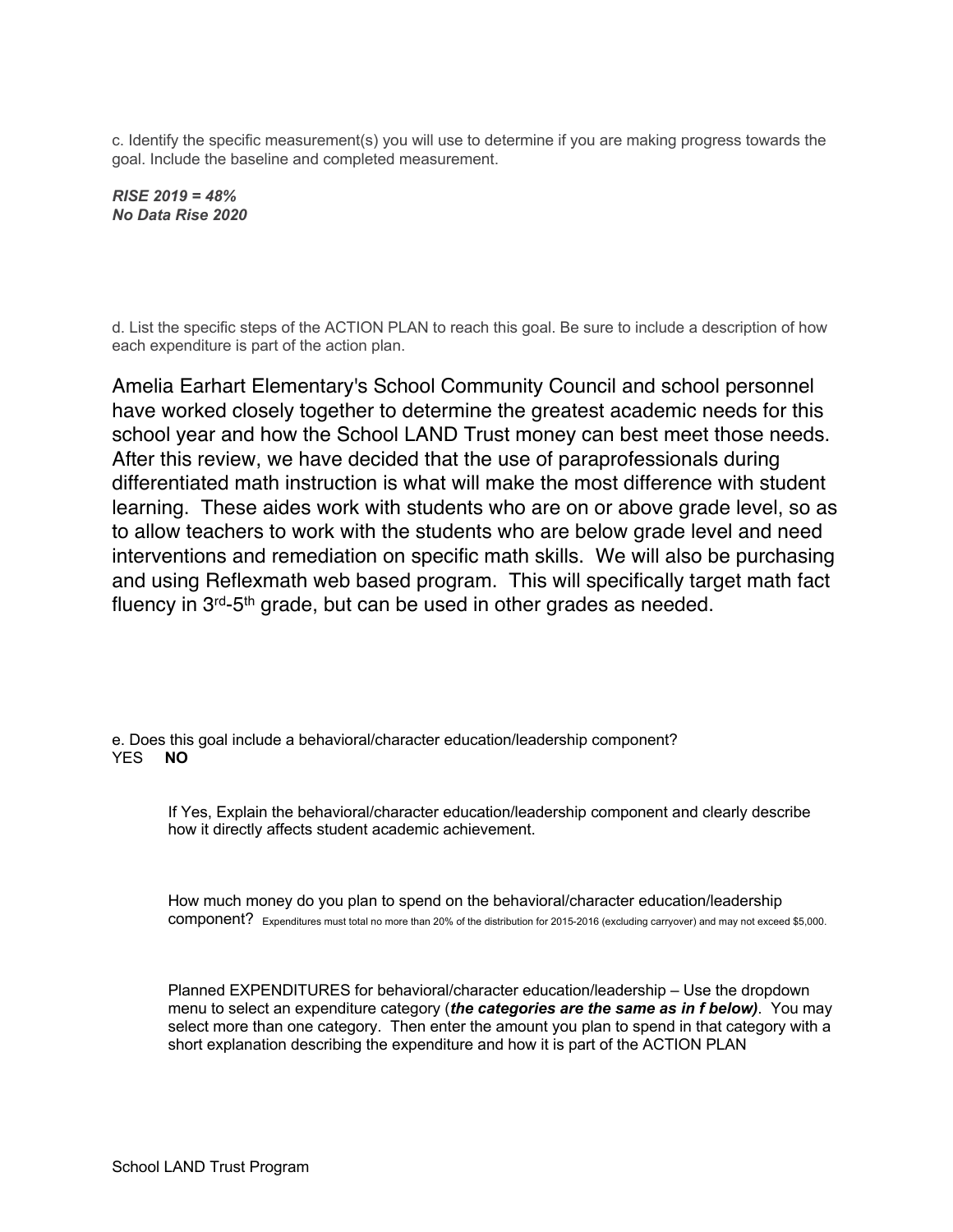f. Planned expenditures (*for all expenditures that are not included in part e)* You may select more than one category for each goal. *For this template, highlight a category (or categories) from the list below. Then type the amount you plan to spend in that category with a 'short explanation'' describing the expenditure and how it is part of the ACTION PLAN. AN EXAMPLE of a 'short explanation' in Salaries and Employee Benefits: One aide assisting with math instruction*. **Expenditure Categories:** *Salaries and Employee Benefits (100 and 200) Aides assisting with interventions and enrichment in Math* Professional and Technical Services (300) Repairs and Maintenance (400) Other Purchased Services (Admission and Printing) (500) Travel (580) General Supplies (610) Library Books (644) Periodicals, AV Materials (650-660) Software (670)

Equipment (Computer Hardware, Instruments, Furniture) (730)

**2. Financial Proposal** *This chart is automatically calculated in the online version from entries made in each goal***.** *You will not have to enter this data online.*

| <b>Estimated Carry-Over from 2020-2021</b>    | \$6.400     |
|-----------------------------------------------|-------------|
| <b>Estimated Distribution in 2021-2022</b>    | \$5,64,000  |
| Total ESTIMATED Available Funds for 2020-2021 | \$ \$70,400 |

|                                                         | Goal 1  | Goal 2   | Goal 3 | Goal 4 | Goal 5 |
|---------------------------------------------------------|---------|----------|--------|--------|--------|
| Salaries and Employee Benefits (100 and 200)            | 41.700  | 22,000   |        |        |        |
| Professional and Technical Services (300)               |         |          |        |        |        |
| Repairs and Maintenance (400)                           |         |          |        |        |        |
| Other Purchased Services (Admission and Printing) (500) |         |          |        |        |        |
| <b>Travel (580)</b>                                     |         |          |        |        |        |
| General Supplies (610)                                  |         |          |        |        |        |
| Textbooks (641)                                         |         |          |        |        |        |
| Library Books (644)                                     |         |          |        |        |        |
| Periodicals, AV Materials (650-660)                     |         |          |        |        |        |
| Software (670)                                          | \$3,200 | \$3,500  |        |        |        |
| Equipment (Computer Hardware, Instruments, Furniture)   |         |          |        |        |        |
| (730)                                                   |         |          |        |        |        |
| <b>GOAL TOTALS</b>                                      | 44.900  | \$25,500 |        |        |        |
| <b>TOTAL PLANNED EXPENDITURE \$.</b>                    |         |          |        |        |        |
| <b>Carry-over to 2022-2023</b><br>S.0                   |         |          |        |        |        |